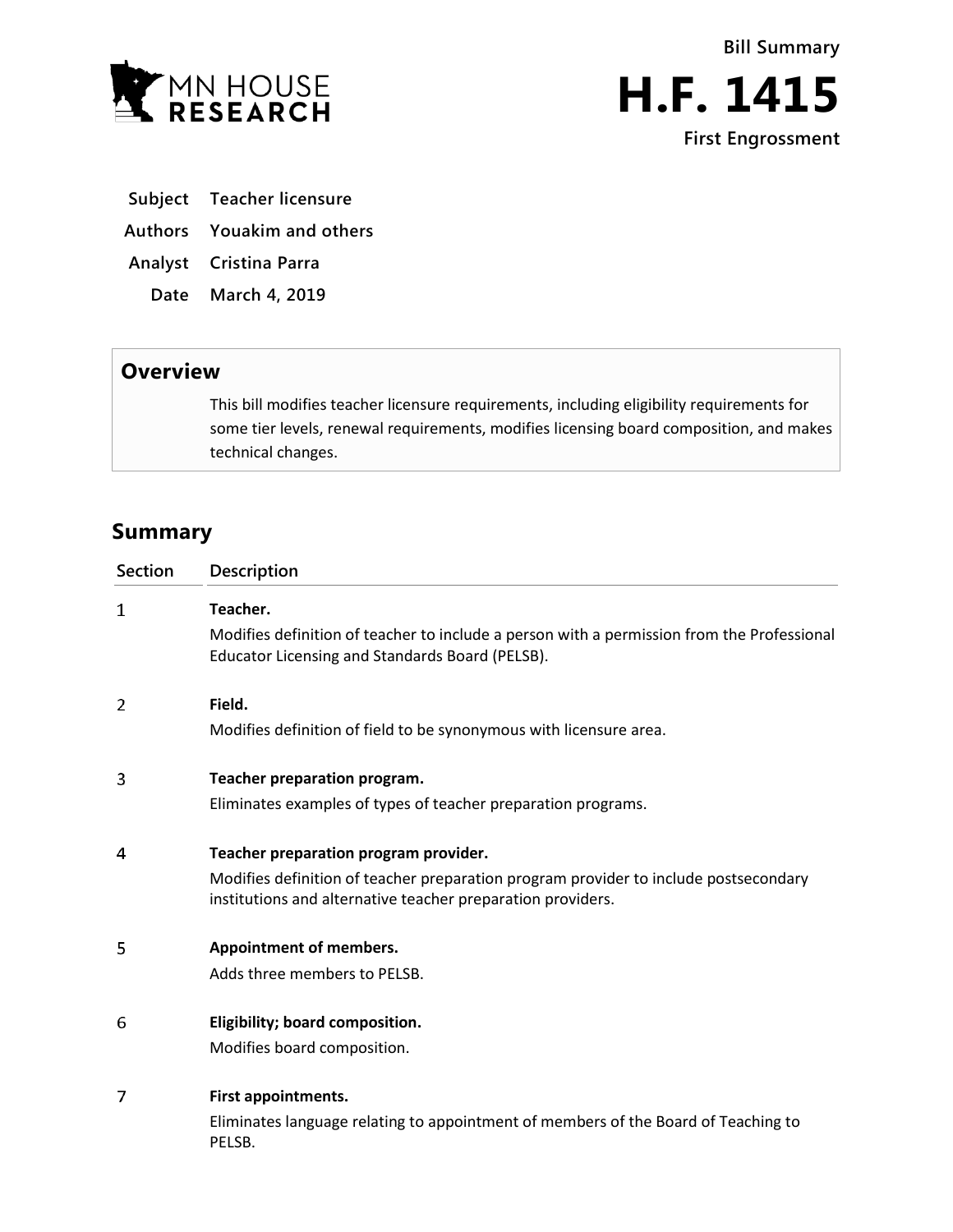## **Section Description**

| 8  | Administration.                                                                                                                                                                                                                                          |
|----|----------------------------------------------------------------------------------------------------------------------------------------------------------------------------------------------------------------------------------------------------------|
|    | Eliminates requirement that Department of Education provide board office space at<br>reasonable cost until January 1, 2020, and allowing the board thereafter to contract for<br>space from the Department of Education or Department of Administration. |
| 9  | Public employer compensation reduction prohibited.                                                                                                                                                                                                       |
|    | Prohibits a public employer of a member from reducing the member's compensation or<br>benefits for the member's absence from employment while on board business.                                                                                         |
| 10 | PELSB must adopt rules.                                                                                                                                                                                                                                  |
|    | Requires board to adopt rules under section 122A.2451, which governs alternative<br>teacher preparation programs and providers.                                                                                                                          |
| 11 | Teacher and administrator preparation and performance data; report.<br>Makes technical changes.                                                                                                                                                          |
| 12 | <b>Reading strategies.</b>                                                                                                                                                                                                                               |
|    | Makes reading strategies requirement applicable to all program providers.                                                                                                                                                                                |
| 13 | <b>Technology strategies.</b>                                                                                                                                                                                                                            |
|    | Makes reading strategies requirement applicable to all program providers.                                                                                                                                                                                |
| 14 | Validity of certificates or licenses.                                                                                                                                                                                                                    |
|    | Eliminates obsolete language.                                                                                                                                                                                                                            |
| 15 | <b>Background check account.</b>                                                                                                                                                                                                                         |
|    | Eliminates obsolete reference to Department of Education. Eliminates requirement that<br>background check be performed by Bureau of Criminal Apprehension (BCA).                                                                                         |
| 16 | Temporary military license.                                                                                                                                                                                                                              |
|    | Modifies license fee.                                                                                                                                                                                                                                    |
| 17 | <b>Background check.</b>                                                                                                                                                                                                                                 |
|    | Makes technical changes. Modifies background check requirement.                                                                                                                                                                                          |
| 18 | Licensure via portfolio.                                                                                                                                                                                                                                 |
|    | Makes licensure portfolio available for only Tier 3 license candidates. Makes technical<br>changes. Strikes language regarding fees for portfolios and adds a cross-reference to<br>statute on fees.                                                     |